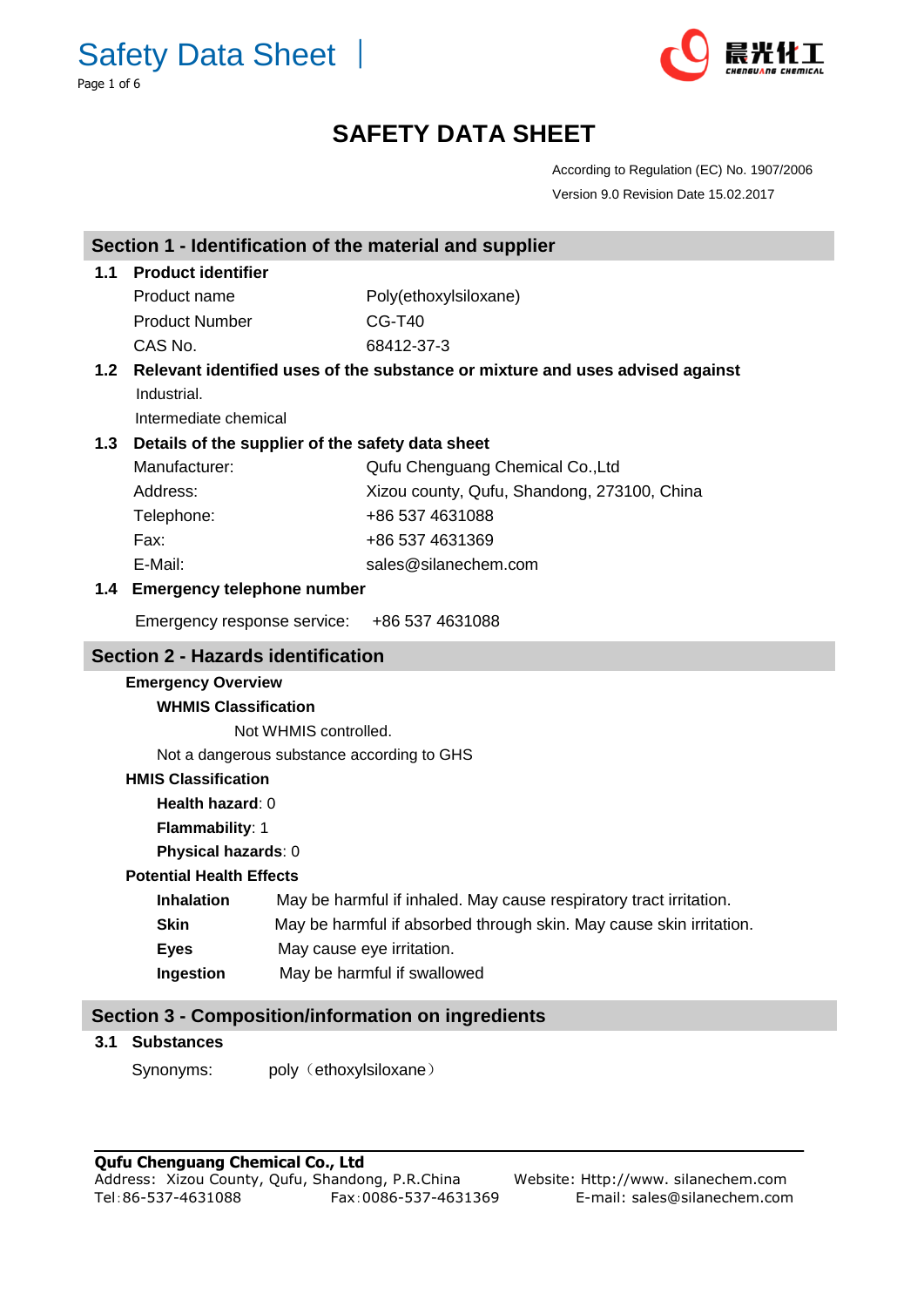

| Component             | Concentration |
|-----------------------|---------------|
| Poly(ethoxylsiloxane) |               |
| CAS-No. 68412-37-3    | -             |

### **3.2 Mixtures**

| Synonyms:        | Poly(Tetraethoxysilane) | Tetraethoxysilane | Ethanol     |
|------------------|-------------------------|-------------------|-------------|
| Molecular Weight | NA.                     | 208.33 g/mol      | 46.07 g/mol |
| ICAS No.         | 11099-06-2              | 78-10-4           | 64-17-5     |
| Concentration    | $>$ 95%                 | $<$ 4%            | $<$ 1%      |

### **Section 4 -First-aid measures**

## **4.1 Description of first aid measures**

#### **If inhaled**

If breathed in, move person into fresh air. If not breathing, give artificial respiration.

#### **In case of skin contact**

Wash off with soap and plenty of water.

#### **In case of eye contact**

Rinse thoroughly with plenty of water.

#### **If swallowed**

Do NOT induce vomiting. Never give anything by mouth to an unconscious person. Rinse mouth with water.

### **Section 5 - Firefighting Measures**

### **5.1 Extinguishing media Suitable**

### **extinguishing media**

Water spray, alcohol-resistant foam, dry chemical or carbon dioxide

### **5.2 Special hazards arising from the substance or mixture**

Hazardous decomposition products formed under fire conditions. - Nature of decomposition products not known.

### **5.3 Advice for firefighters**

Wear self contained breathing apparatus for fire fighting if necessary.

### **Section 6 - Accidental release measures**

### **6.1 Personal precautions, protective equipment and emergency procedures**

Use personal protective equipment. Avoid breathing vapors, mist or gas.

- **6.2 Environmental precautions** Do not let product enter drains or rivers .
- **6.3 Methods and materials for containment and cleaning up** Mix with sand or vermiculite Keep in suitable, closed containers for disposal.

#### **6.4 Reference to other sections** For disposal see section 13.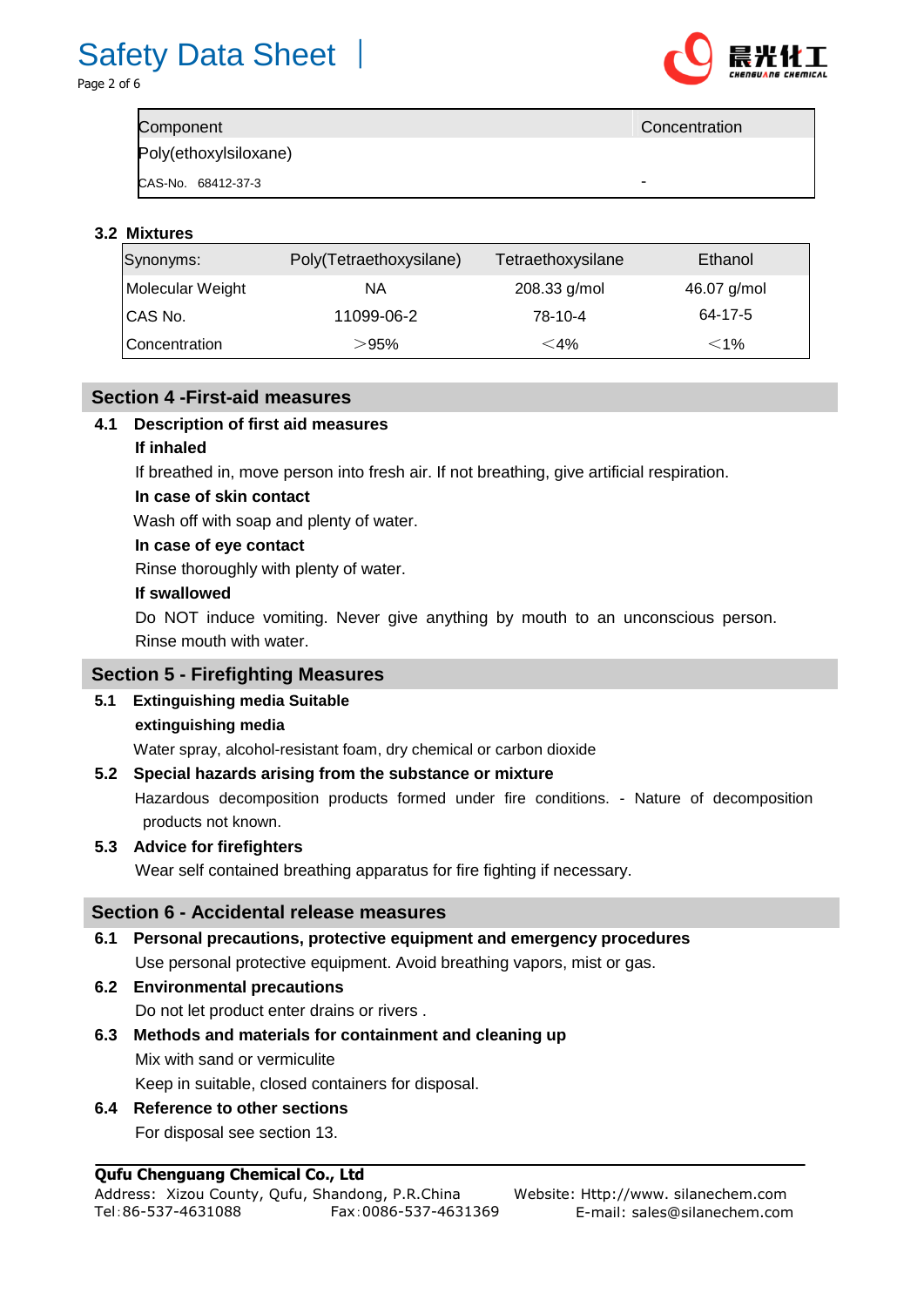Page 3 of 6



# **Section 7 - Handling and Storage**

#### **7.1 Precautions for safe handling**

Normal measures for preventive fire protection

### **7.2 Conditions for safe storage, including any incompatibilities**

Store in cool place. Keep container tightly closed in a dry and well-ventilated place. Containers which are opened must be carefully resealed and kept upright to prevent leakage.

**7.3 Specific end uses**  no data available

#### **Section 8 - Exposure Controls / Personal Protection**

# **8.1 Control parameters**

No Data Available

#### **8.2 Exposure controls**

#### **Appropriate engineering controls**

Handle in accordance with good industrial hygiene and safety practice. Wash hands before breaks and at the end of workday.

#### **Personal protective equipment**

#### **Eye/face protection**

Use equipment for eye protection tested and approved under appropriate government standards such as NIOSH (US) or EN 166(EU).

#### **Skin protection**

Handle with gloves. Gloves must be inspected prior to use. Use proper glove removal Technique (without touching glove's outer surface) to avoid skin contact with this product. Dispose of contaminated gloves after use in accordance with applicable laws and good laboratory practices. Wash and dry hands.

#### **Body Protection**

Impervious clothing, The type of protective equipment must be Selected according to the concentration and amount of the dangerous substance at the specific workplace.

#### **Respiratory protection**..

Respiratory protection not required. For nuisance exposures use type OV/AG (US) or type ABEK (EU EN 14387) respirator cartridges. Use respirators and components tested and approved under appropriate government standards such as NIOSH (US) or CEN (EU).

#### **Section 9 - Physical and chemical properties**

#### **9.1 Information on basic physical and chemical properties**

| Appearance             | Colorless transparent liquid |
|------------------------|------------------------------|
| Odour                  | no data available            |
| Odour Threshold        | no data available            |
| pН                     | no data available            |
| Melting point/freezing | no data available            |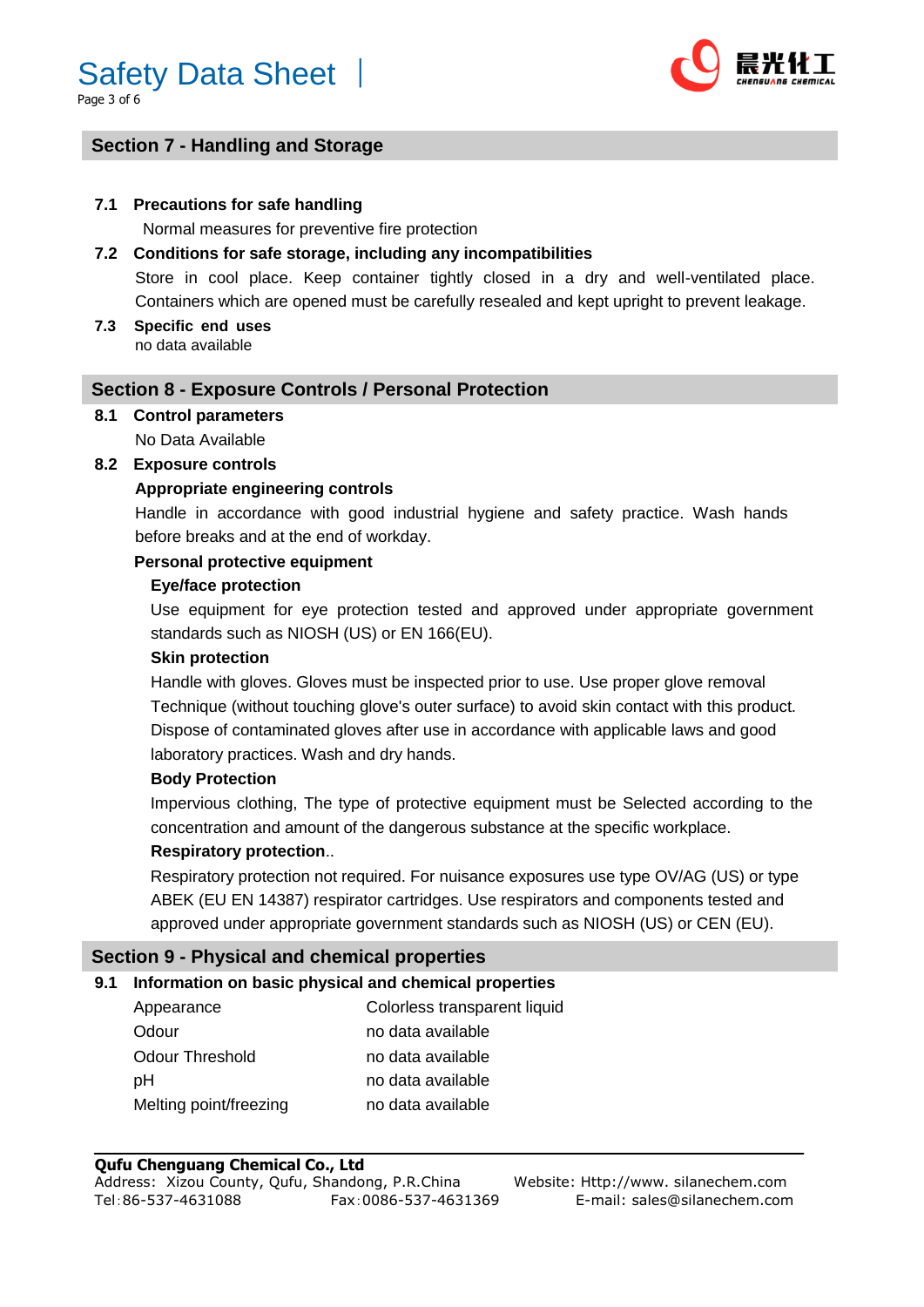

Page 4 of 6

| Initial boiling point and                                | no data available                      |
|----------------------------------------------------------|----------------------------------------|
| boiling rang                                             |                                        |
| Flash point                                              | $204^{\circ}$ C(closed up)             |
| Evaporation rate                                         | no data available                      |
| Flammability (solid, gas)<br>Upper/lower flammability or | no data available<br>no data available |
| explosive limits                                         |                                        |
| Vapour pressure                                          | no data available                      |
| Vapour density                                           | no data available                      |
| Relative density                                         | 1.06 g/cm3 at 25 °C                    |
| Water solubility                                         | Insoluble in water                     |
| Partition coefficient: noctanol/                         | no data available                      |
| water                                                    |                                        |
| Autoignition temperature                                 | no data available                      |
| Decomposition temperature                                | no data available                      |
| Viscosity                                                | no data available                      |
| <b>Explosive properties</b>                              | no data available                      |
| Oxidizing properties                                     | no data available                      |

#### **9.2 Other safety information**

No additional information available

### **Section 10 - Stability and Reactivity**

- **10.1 Reactivity** No unusual reactivity
- **10.2 Chemical stability** Stable under normal conditions.
- **10.3 Possibility of hazardous reactions** No hazardous reactions known.
- **10.4 Conditions to avoid** Strong acids, Strong bases, Strong oxidizing agents
- **10.5 Incompatible materials** Strong oxidizing agents,
- **10.6 Hazardous decomposition products** In combustion emits toxic fumes.

# **Section 11 - Toxicological Information**

#### **11.1 Information on toxicological effects**

#### **Acute toxicity**

- **Skin corrosion/irritation**
- no data available
- **Serious eye damage/eye**

**irritation** no data available

**Respiratory or skin** 

**sensitization** no data available

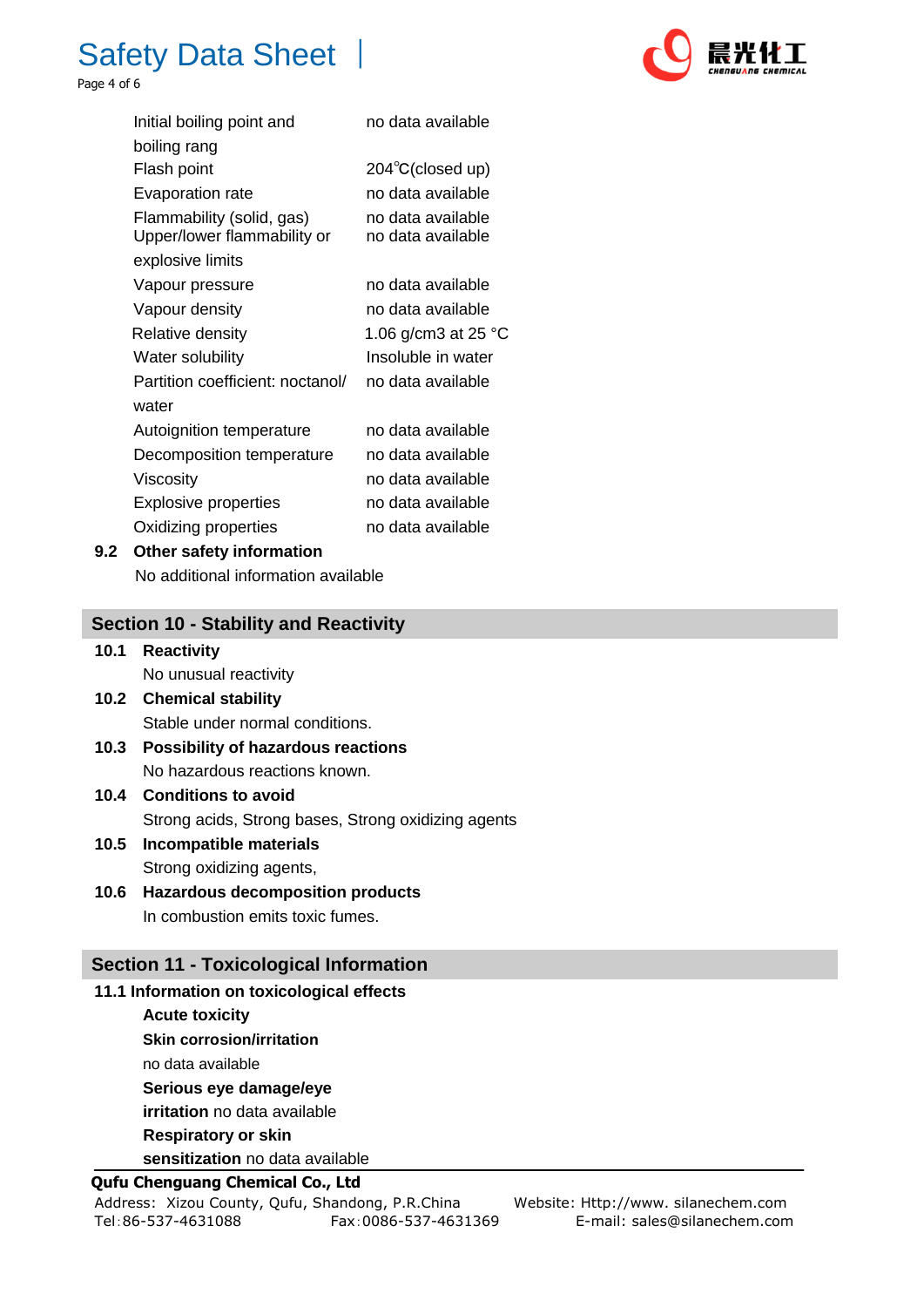

Page 5 of 6



## **Germ cell mutagenicity**  no data available

## **Carcinogenicity**

- IARC: No component of this product present at levels greater than or equal to 0.1% is identified as probable, possible or confirmed human carcinogen by IARC.
- ACGIH: No component of this product present at levels greater than or equal to 0.1% is identified as a carcinogen or potential carcinogen by ACGIH.

#### **Reproductive toxicity**

no data available

#### **Specific target organ toxicity - single exposure**

no data available

#### **Specific target orgtoxicity - repeated exposure**

no data available

**Aspiration hazard**

no data available

### **Potential health effects**

| <b>Inhalation</b> | May be harmful if inhaled. May cause respiratory tract irritation. |  |  |
|-------------------|--------------------------------------------------------------------|--|--|
| Ingestion         | May be harmful if swallowed.                                       |  |  |
| Skin              | May be harmful if absorbed through skin. May Cause skin            |  |  |
|                   | <i>irritation.</i>                                                 |  |  |

**Eyes** May cause eye irritation.

# **Signs and Symptoms of Exposure**

To the best of our knowledge, the chemical, physical, and toxicological properties have not been thoroughly investigated.

### **Additional Information**

RTECS: Not available

# **Section 12 - Ecological Information**

**12.1 Toxicity**

no data available

- **12.2 Persistence and degradability**  no data available
- **12.3 Bioaccumulative potential**  no data available
- **12.4 Mobility in soil**  no data available
- **12.5 Results of PBT and vPvB assessment**  no data available
- **12.6 Other adverse effects**  no data available

# **Section 13 - Disposal Considerations**